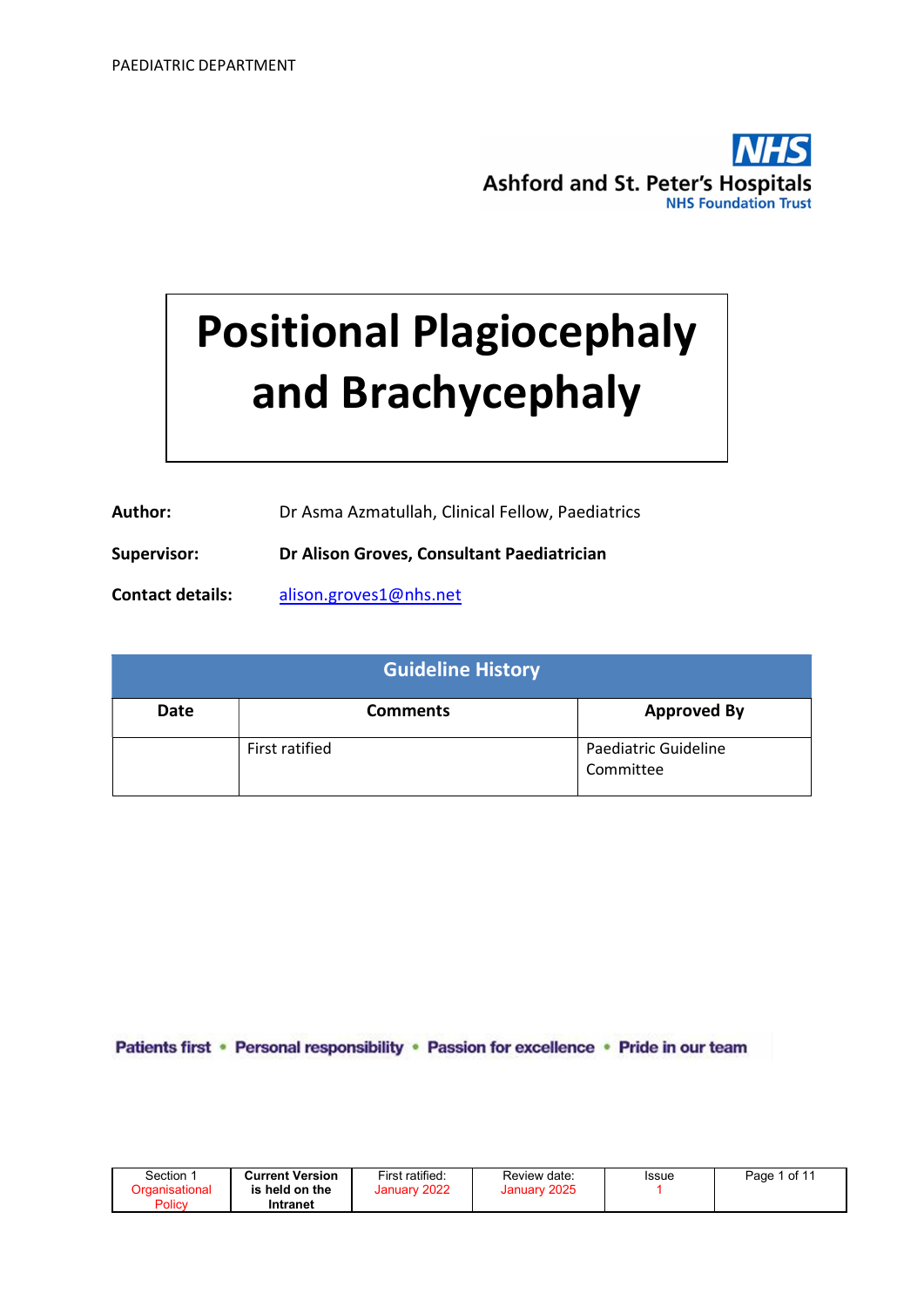| <b>Contents</b> |    |                                                           | Page           |
|-----------------|----|-----------------------------------------------------------|----------------|
|                 |    | 1. Positional Plagiocephaly and Brachycephaly             |                |
|                 | a. | Background, Predisposing factors, Differentials           | 3              |
|                 | b. | Positional plagiocephaly versus Lambdoid craniosynostosis | 4              |
|                 | c. | <b>Examination &amp; Red Flags</b>                        | 4              |
|                 |    | d. What to do/Management                                  | 5              |
|                 | e. | When to Refer                                             | 5              |
|                 | f. | <b>Parent Leaflets</b>                                    | 6              |
| 2.              |    | <b>Supporting References</b>                              | 6              |
| 3.              |    | <b>Supporting Trust Guidelines</b>                        | 6              |
| 4.              |    | <b>Guideline Governance</b>                               | 7              |
|                 |    | a. Scope                                                  | 7              |
|                 |    | b. Purpose                                                | 7              |
|                 |    | c. Duties and Responsibilities                            | $\overline{7}$ |
|                 |    | d. Approval and Ratification                              | $\overline{7}$ |
|                 |    | e. Dissemination and Implementation                       | $\overline{7}$ |
|                 | f. | Review and Revision Arrangements                          | 7              |
|                 | g. | <b>Equality Impact Assessment</b>                         | 8              |
|                 | h. | <b>Document Checklist</b>                                 | $9 - 11$       |

| Section<br>Organisational<br>Policy | <b>Current Version</b><br>is held on the<br>Intranet | First ratified:<br>January 2022 | Review date:<br>January 2025 | Issue | Page 2 of 11 |
|-------------------------------------|------------------------------------------------------|---------------------------------|------------------------------|-------|--------------|
|-------------------------------------|------------------------------------------------------|---------------------------------|------------------------------|-------|--------------|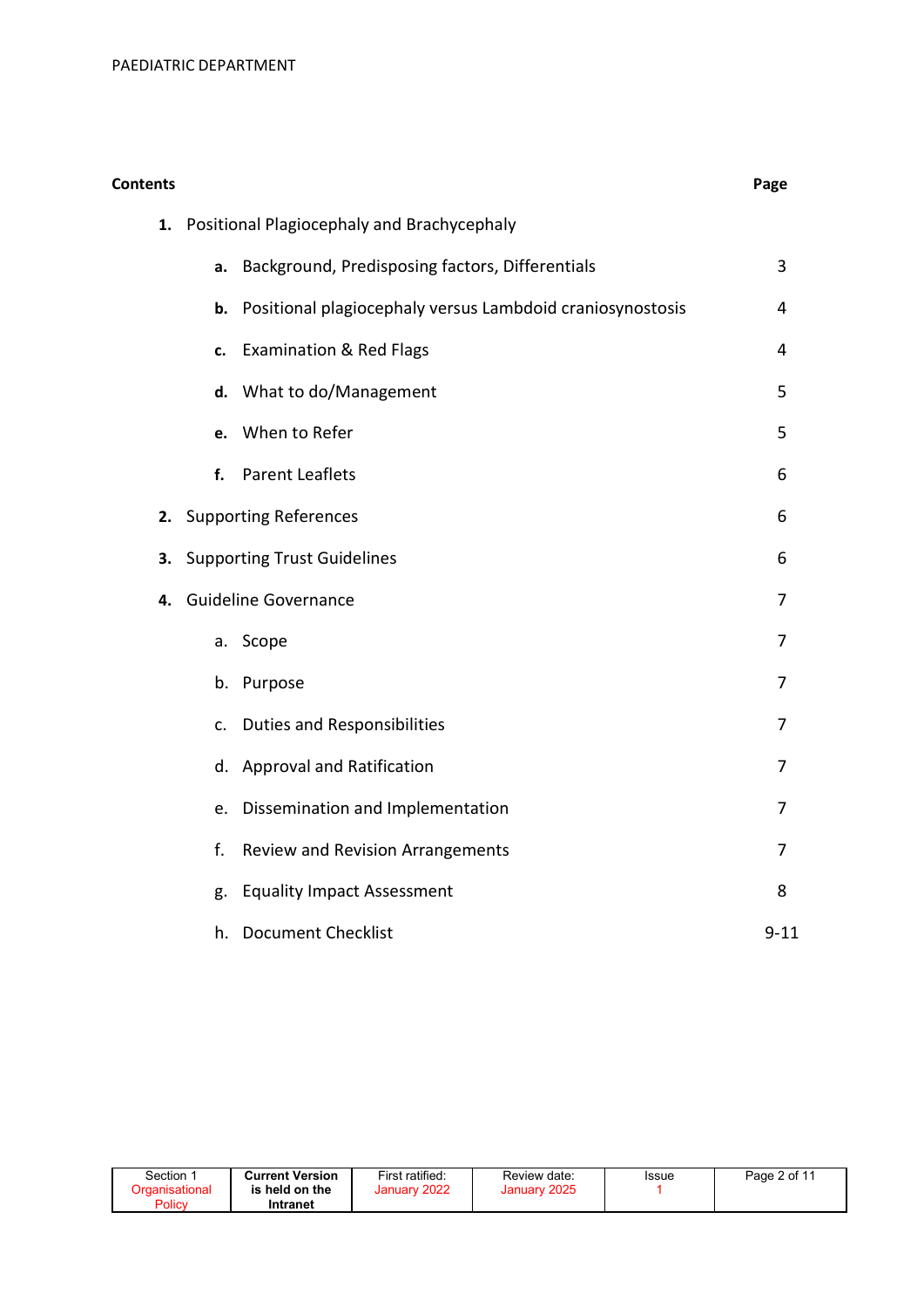# Positional Plagiocephaly and Brachycephaly

#### Background

Positional plagiocephaly or Asymmetrical head shape is quite common, affecting about one in five babies. It results from prolonged adoption of a particular head position, particularly sleeping on back. This repetitive sleeping pattern results in the flattening of the back of the infant's head or often preceded by the presence of torticollis at birth. Deformational plagiocephaly is not associated with any other abnormalities and does not affect a child's development.

Variations include:

Positional Brachycephaly – shortened anterior posterior dimension with flattened occiput

Positional Dolichocephaly - disproportionately long A-P dimensions, with narrowed facies.



#### Predisposing factors:

Oligohydramnios, multiple pregnancies, sternocleidomastoid tethering (can cause torticollis), prematurity and babies with neuro-muscular disorders.

#### Differential diagnosis:

Imperative to differentiate Positional Plagiocephaly from any form of Craniosynostosis – primary or secondary, familial, isolated or with associated syndromes. This occurs in one out of 2,000 – 2,500 live births. Early diagnosis and treatment of craniosynostosis improves outcomes and reduces possible adverse effects on brain development.

Lambdoid craniosynostosis results from premature sutural fusion of the lambdoid suture of the skull –It is very rare with a frequency of around 1 in 10,000 live births.

| Section :      | <b>Current Version</b> | First ratified: | Review date: | Issue | Page 3 of 11 |
|----------------|------------------------|-----------------|--------------|-------|--------------|
| Organisational | is held on the         | January 2022    | January 2025 |       |              |
| Policy         | Intranet               |                 |              |       |              |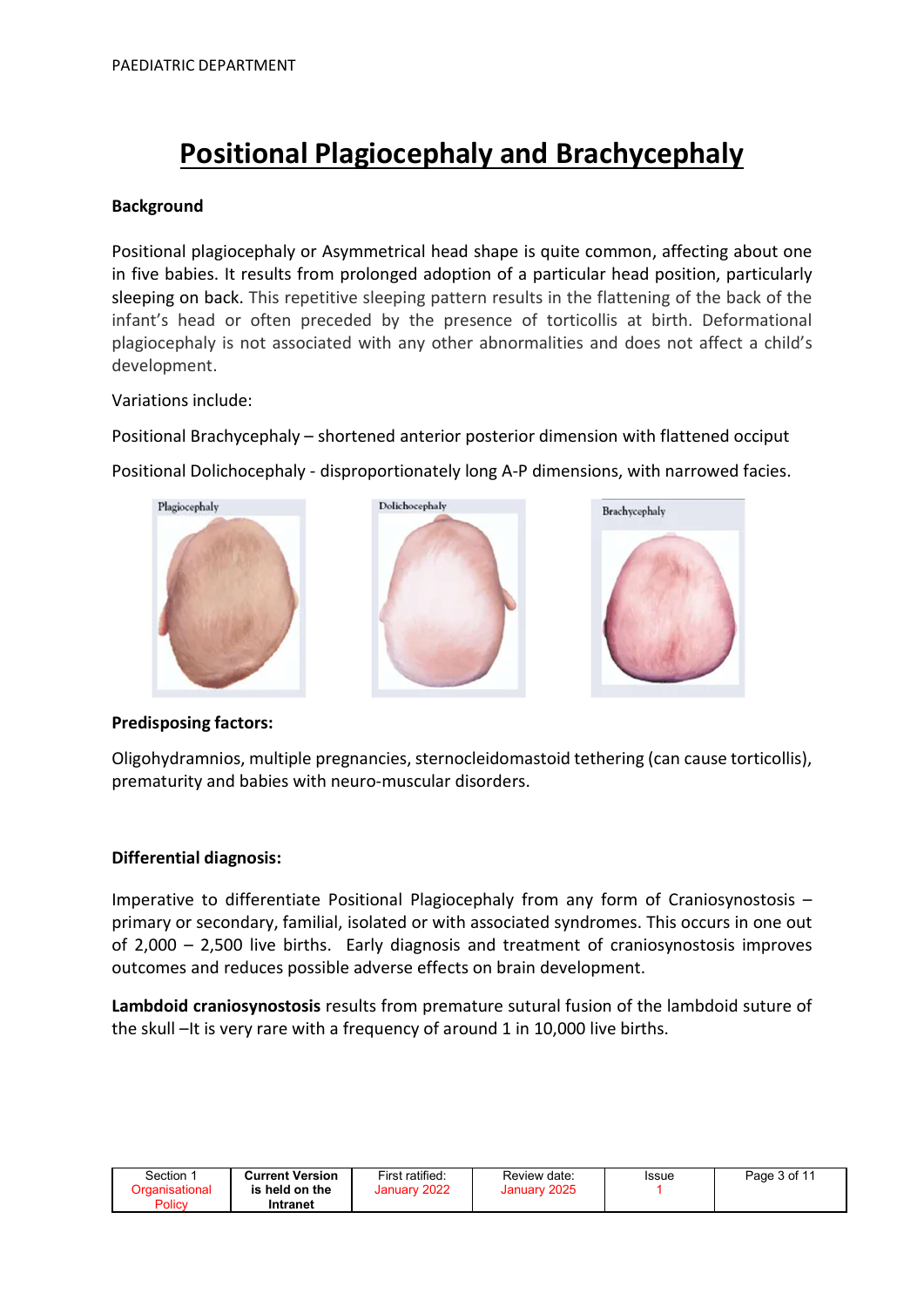| <b>Feature</b>             | <b>Positional plagiocephaly</b>                                    | Lambdoid craniosynostosis                                                |
|----------------------------|--------------------------------------------------------------------|--------------------------------------------------------------------------|
| Incidence                  | Common (1 in 100)                                                  | Rare (1 in 100,000)                                                      |
| Palpate skull sutures      | Sutural ridge not palpable                                         | Sutural ridge palpable.                                                  |
| Check ear position         | Ear pushed forward on the side<br>of occipital flattening.         | Ear placed backwards on<br>side<br>of<br>occipital<br>the<br>flattening. |
| Assess facial symmetry     | Forehead is protuberant on the<br>side of the occipital flattening | Forehead is symmetrical                                                  |
| <b>Inspect Aerial view</b> | Parallelogram-shaped head                                          | Trapezoid -shaped head                                                   |
| Assess hair growth pattern | A unilateral bald spot on the<br>side of occipital flattening      | Absent                                                                   |
| Management                 | Managed in Primary care                                            | Refer to tertiary care                                                   |

# Examination

Assessment of the baby should include examination of:

- Head position and normal passive neck movements Limitation suggests torticollis.
- Head shape and sutures , facial asymmetry, eye position, hair pattern, ear placement, head circumference – check for craniosynostosis, hydrocephalus
- Eye movements consider referral to ophthalmology if torticollis present.
- Back and spine, and movement of upper and lower limbs.
- Hip exam and referral for hip ultrasound Developmental Dysplasia of the Hip (DDH) is a common association.
- Developmental milestones

# Red Flags :

- Early fusion of sutures
- Abnormal head shape at birth
- Uneven facial features or other facial defects
- Static head circumference
- Developmental delay
- Seizures

| Section<br>Policy | <b>Current Version</b><br>is held on the<br>Intranet | First ratified:<br>January 2022 | Review date:<br>2025<br>January: | Issue | Page 4 of 11 |
|-------------------|------------------------------------------------------|---------------------------------|----------------------------------|-------|--------------|
|-------------------|------------------------------------------------------|---------------------------------|----------------------------------|-------|--------------|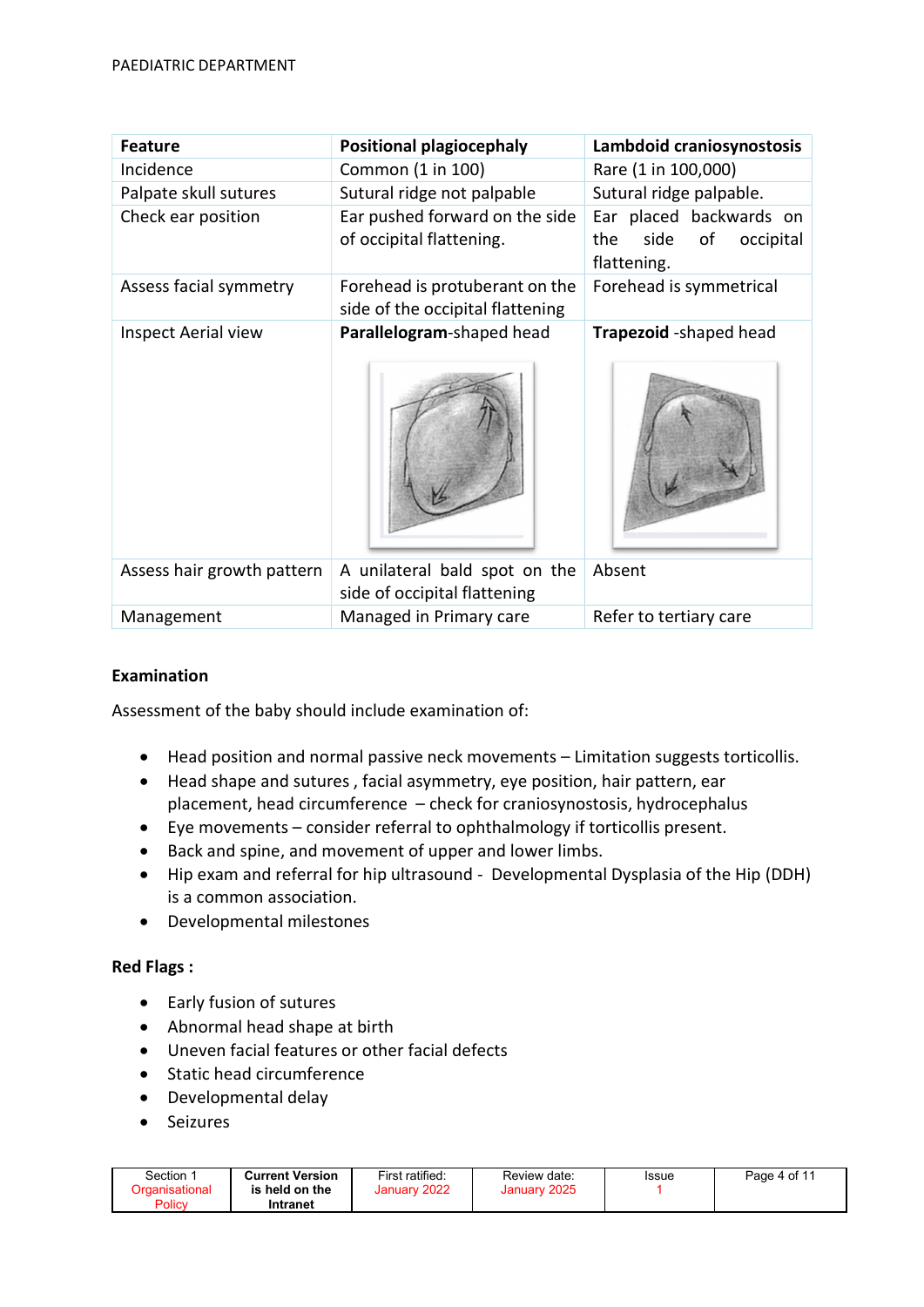#### What to Do:

In most cases, the head shape will spontaneously improve over time. Mild flattening of the head will usually improve in a couple of months using simple positioning measures and any flattening will be barely noticeable by 1- 2 years of age.

- More 'Tummy play time'. Back to Sleep still advised.
- Sleeping pattern: adjust baby's sleeping pattern so that they are encouraged to turn their head the wrong way (toys or mobiles placement). A rolled-up towel under the mattress can help the child sleep with less pressure on the flattest part of the head. Check how they are lying in the car seat or buggy too.
- Physiotherapy: for those children with difficulty turning the head in one direction, physiotherapy can be very helpful.
- Helmets and bands
	- The use of these remains controversial. They often must be worn for several months and for long hours, can cause skin irritation, need frequent assessments, and if they are to be effective – preferably must be started before six months. There have been very few good quality studies of the efficacy of helmets in comparison to conservative management; and those which have been performed suggest no significant variation in the ultimate normalisation of the head shape. Hence, it is not possible to receive funding for helmets or bands on the NHS.

More severe cases will also improve over time, and any flattening which remains, becomes less noticeable with hair growth. There is no evidence that it will cause neurological or developmental deficits.

#### When to Refer

- Craniosynostosis is suspected.
	- Early referral to a paediatric craniofacial centre is essential as it allows all options to be offered. Multiple types of surgical intervention for craniosynostosis exist, must be carried out by 4-6months age. Imaging should not delay referral.
- Head circumference falling outside normal centiles (below the  $0.4<sup>th</sup>/above 99.6<sup>th</sup>$  or crossing two centiles)
- Developmental delay
- Severe skull flattening

#### Referrals - GOSH – craniofacial team

craniofacialadmissions@gosh.nh.uk / (Secretary 02074059200 –extn 8444)

| Section ∵ | <b>Current Version</b> | First ratified: | Review date: | Issue | Page 5 of 11 |
|-----------|------------------------|-----------------|--------------|-------|--------------|
|           | is held on the         | January 2022    | January 2025 |       |              |
| Policy    | Intranet               |                 |              |       |              |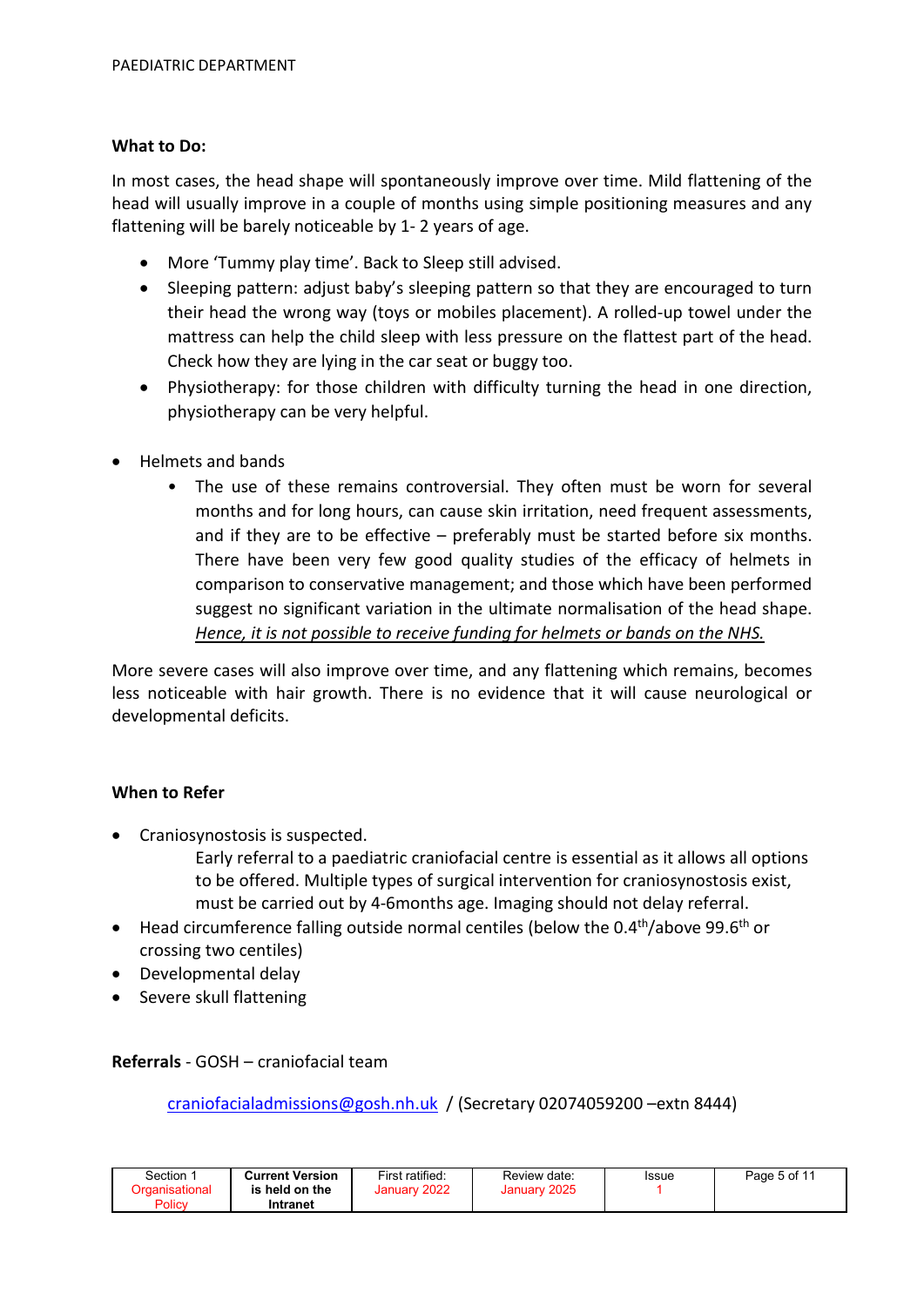#### Parent References

http://www.headlines.org.uk/

Plagiocephaly and brachycephaly (flat head syndrome) - NHS (www.nhs.uk)

https://www.gosh.nhs.uk/conditions-and-treatments/conditions-we-treat/positionalplagiocephaly/

Printable leaflets

A0117-Flat-head-syndrome-in-babies.pdf (kingstonhospital.nhs.uk)

https://foi.avon.nhs.uk/Download.aspx?r=1&did=9524&f=Positional%20Plagiocephaly-4.pdf (Bristol Hospital)

Tummy Time References

https://pathways.org/wpcontent/uploads/2020/03/TummyTimeBrochure\_English\_LEGAL\_2020.pdf

https://pathways.org/wp-content/uploads/2020/02/ETTM\_English\_NewDesign.pdf

# 2. Supporting References

- 1. Birmingham Outpatient Guidelines https://bwc.nhs.uk/download.cfm?doc=docm93jijm4n3110.pdf&ver=4641)
- 2. Royal Cornwall Hospital Guidelines https://doclibraryrcht.cornwall.nhs.uk/DocumentsLibrary/RoyalCornwallHospitalsTrust/Clinical/Paedia trics/PlagiocephalyAndBrachycephalyGuidelineForHealthCareProfessionals.pdf
- 3. University Hospitals Bristol Guidelines https://foi.avon.nhs.uk/Download.aspx?r=1&did=10822&f=Plagiocephaly%20And%2 0Odd%20Head%20Shape%20In%20Infancy%20Guidel-2\_3.pdf

# 3. Supporting relevant trust guidelines

Not Applicable

| Section        | <b>Current Version</b> | First ratified: | Review date: | Issue | Page 6 of 11 |
|----------------|------------------------|-----------------|--------------|-------|--------------|
| Drganisational | is held on the         | 2022<br>January | January 2025 |       |              |
| Policy         | Intranet               |                 |              |       |              |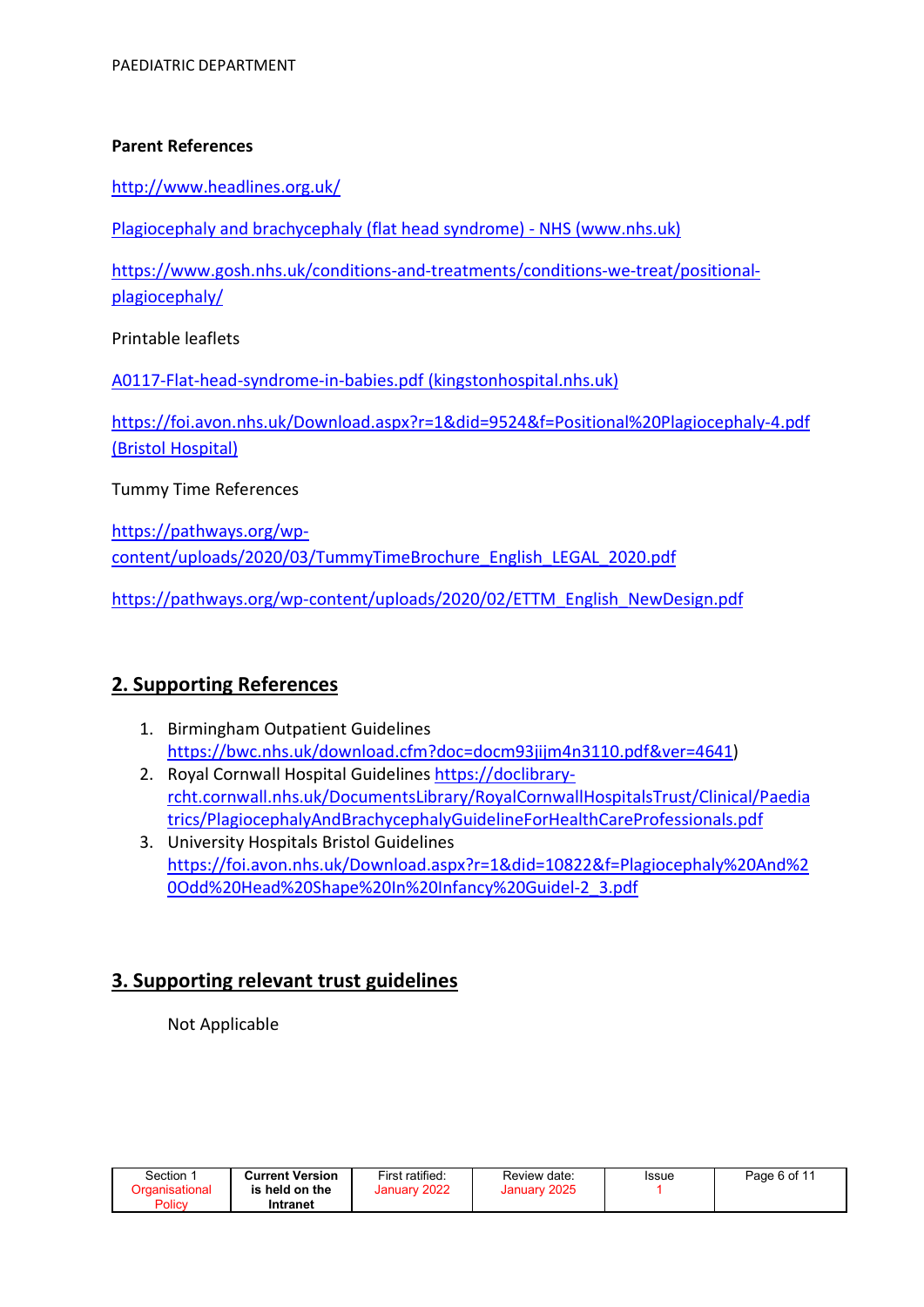# 2. Guideline Governance

#### a. Scope

This guideline is relevant to all staff caring for all children from 0-18 years old across the emergency department, inpatient ward and outpatient department.

# b. Purpose

- i. This guidelines aims to facilitate a common approach to the management of children. At times deviation from the guideline may be necessary, this should be documented and is the responsibility of the attending consultant.
- ii. This guideline is subject to regular review to ensure ongoing evidence based practice.

# c. Duties and Responsibilities

All healthcare professionals responsible for the care of all children 0-18years should be aware of practice according to this guideline.

#### d. Approval and Ratification

This guideline will be approved and ratified by the Paediatric Guidelines Group.

#### e. Dissemination and Implementation

- i. This guideline will be uploaded to the trust intranet 'Paediatric Guidelines' page and thus available for common use.
- ii. This guideline will be shared as part of ongoing education within the Paediatric Department for both medical and nursing staff.
- iii. All members of staff are invited to attend and give comments on the guideline as part of the ratification process.

# f. Review and Revision Arrangements

- a. This policy will be reviewed on a 3 yearly basis by the appropriate persons.
- b. If new information comes to light prior to the review date, an earlier review will be prompted.
- c. Amendments to the document shall be clearly marked on the document control sheet and the updated version uploaded to the intranet. Minor amendments will be ratified through the Paediatric Guidelines Group. A minor amendment would consist of no major change in process, and includes but is not limited to, amendments to documents within the appendices.

| Section        | <b>Current Version</b> | First ratified: | Review date: | Issue | Page 7 of 11 |
|----------------|------------------------|-----------------|--------------|-------|--------------|
| Organisational | is held on the         | January 2022    | January 2025 |       |              |
| Policy         | Intranet               |                 |              |       |              |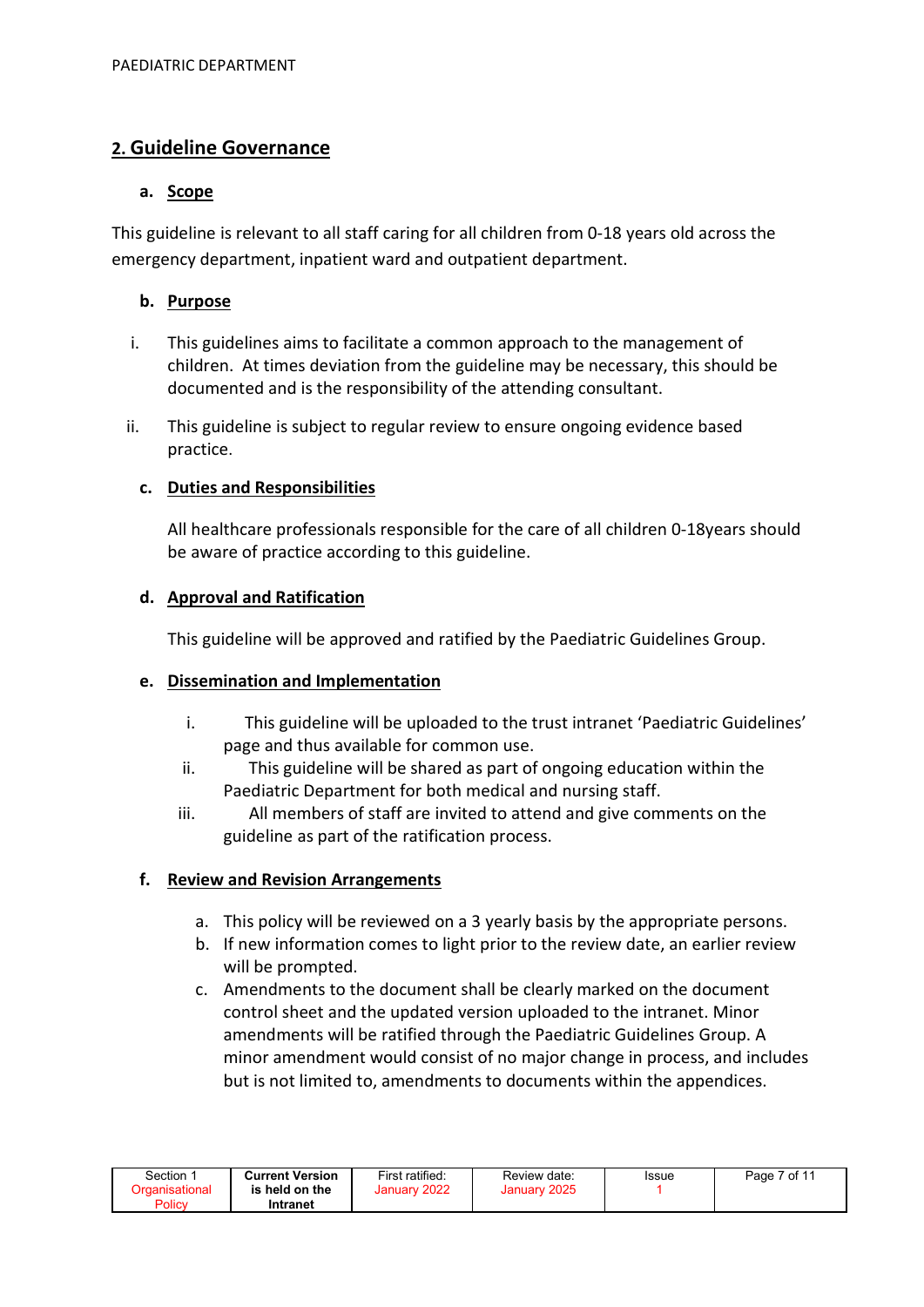#### g. Equality Impact Assessment

#### Background

Who was involved in the Equality Impact Assessment

Dr Asma Azmatullah and Dr Alison Groves

#### Methodology

- A brief account of how the likely effects of the policy was assessed (to include race and ethnic origin, disability, gender, culture, religion or belief, sexual orientation, age)
- The data sources and any other information used
- The consultation that was carried out (who, why and how?)

All groups of staff and patients were taken into consideration and there is no bias towards or against any particular group.

#### Key Findings

- Describe the results of the assessment
- Identify if there is adverse or a potentially adverse impacts for any equalities groups

There is no evidence of discrimination.

#### **Conclusion**

• Provide a summary of the overall conclusions

There is no evidence of discrimination.

#### Recommendations

- State recommended changes to the proposed policy as a result of the impact assessment
- Where it has not been possible to amend the policy, provide the detail of any actions that have been identified
- Describe the plans for reviewing the assessment

This guideline is appropriate for use.

| Section ∵                | <b>Current Version</b>     | First ratified: | Review date: | Issue | Page 8 of 11 |
|--------------------------|----------------------------|-----------------|--------------|-------|--------------|
| Organisational<br>Policy | is held on the<br>Intranet | January 2022    | January 2025 |       |              |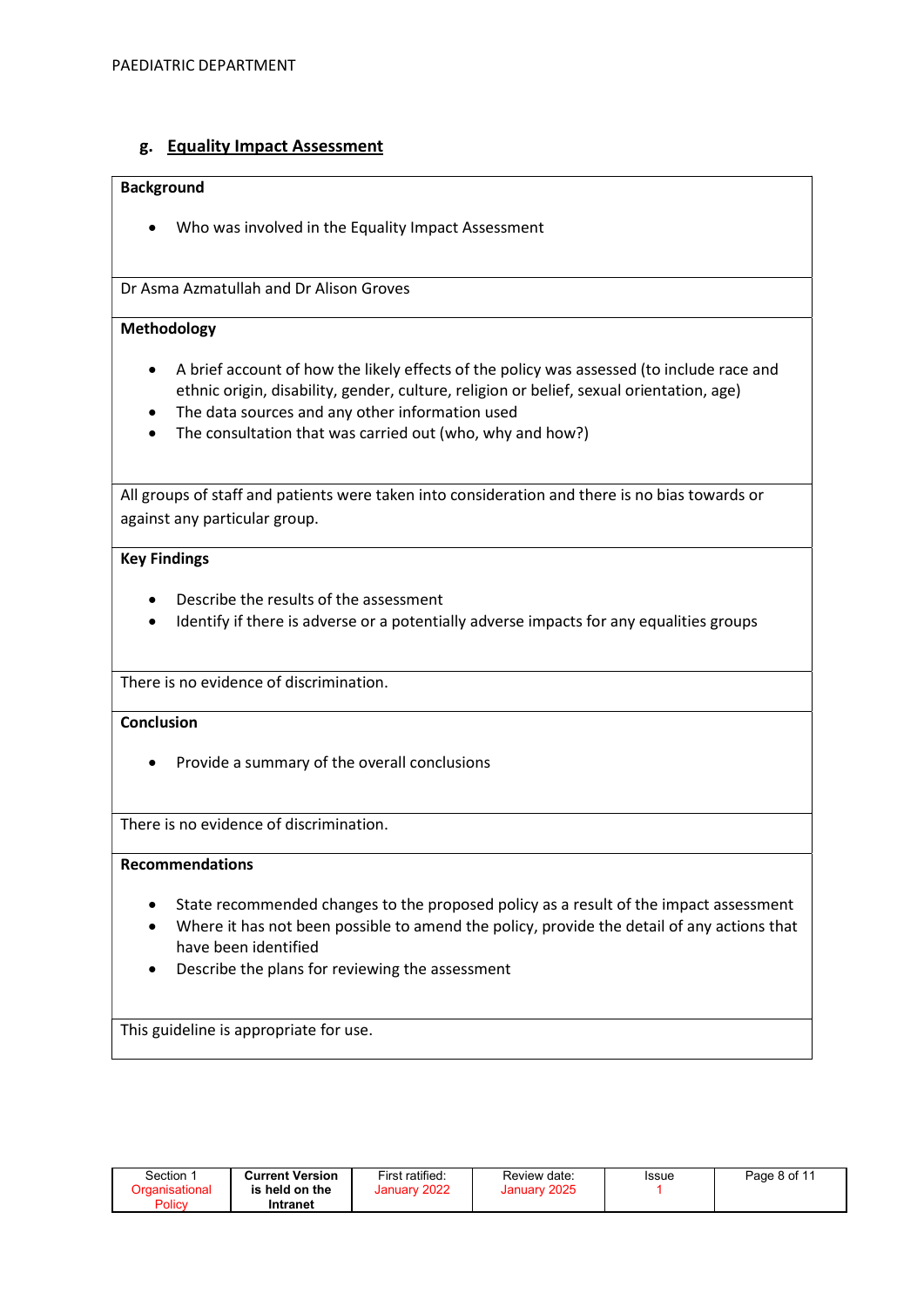#### h. Document Checklist

To be completed (electronically) and attached to any document which guides practice when submitted to the appropriate committee for approval or ratification.

#### Title of the document: Positional Plagiocephaly and Brachycephaly

#### Policy (document) Author: Dr Asma Azmatullah

#### Executive Director: N/A

|           |                                                                                   | Yes/No/<br>Unsure/NA | <b>Comments</b>                 |
|-----------|-----------------------------------------------------------------------------------|----------------------|---------------------------------|
| <u>1.</u> | <b>Title</b>                                                                      |                      |                                 |
|           | Is the title clear and unambiguous?                                               | Y                    |                                 |
|           | Is it clear whether the document is a<br>guideline, policy, protocol or standard? | Y                    |                                 |
| 2.        | Scope/Purpose                                                                     |                      |                                 |
|           | Is the target population clear and<br>unambiguous?                                | Y                    |                                 |
|           | Is the purpose of the document clear?                                             | Y                    |                                 |
|           | Are the intended outcomes described?                                              | Y                    |                                 |
|           | Are the statements clear and unambiguous?                                         | Y                    |                                 |
| 3.        | <b>Development Process</b>                                                        |                      |                                 |
|           | Is there evidence of engagement with<br>stakeholders and users?                   | <b>NA</b>            |                                 |
|           | Who was engaged in a review of the                                                |                      | Paediatric Guidelines Committee |
|           | document (list committees/ individuals)?                                          |                      | Dr Tracy Lawson                 |
|           | Has the policy template been followed (i.e. is<br>the format correct)?            | Y                    |                                 |
| 4.        | <b>Evidence Base</b>                                                              |                      |                                 |
|           | Is the type of evidence to support the<br>document identified explicitly?         | Y                    |                                 |

| <b>Current Version</b><br>January 2022<br>January 2025<br>Organisational<br>is held on the<br>Policy<br>Intranet | Section <sup>3</sup> |  | First ratified: | Review date: | Issue | Page 9 of 11 |
|------------------------------------------------------------------------------------------------------------------|----------------------|--|-----------------|--------------|-------|--------------|
|------------------------------------------------------------------------------------------------------------------|----------------------|--|-----------------|--------------|-------|--------------|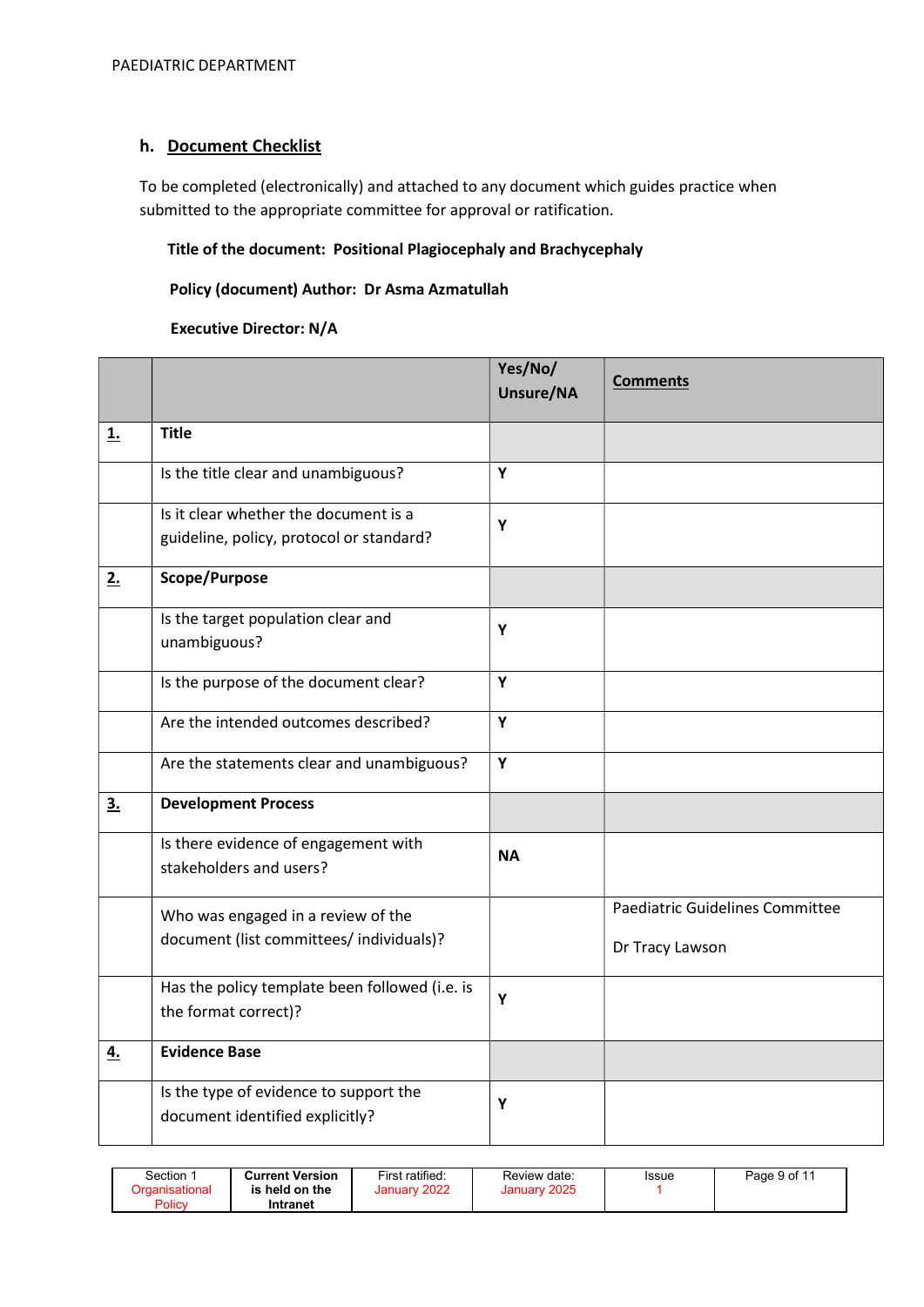|                  |                                                                                                                                  | Yes/No/<br>Unsure/NA | <b>Comments</b> |
|------------------|----------------------------------------------------------------------------------------------------------------------------------|----------------------|-----------------|
|                  | Are local/organisational supporting<br>documents referenced?                                                                     | Y                    |                 |
| 5.               | Approval                                                                                                                         |                      |                 |
|                  | Does the document identify which<br>committee/group will approve/ratify it?                                                      | Y                    |                 |
|                  | If appropriate, have the joint human<br>resources/staff side committee (or<br>equivalent) approved the document?                 | N/A                  |                 |
| 6.               | <b>Dissemination and Implementation</b>                                                                                          |                      |                 |
|                  | Is there an outline/plan to identify how this<br>will be done?                                                                   | Υ                    |                 |
|                  | Does the plan include the necessary<br>training/support to ensure compliance?                                                    | Y                    |                 |
| $\overline{z}$ . | <b>Process for Monitoring Compliance</b>                                                                                         |                      |                 |
|                  | Are there measurable standards or KPIs to<br>support monitoring compliance of the<br>document?                                   | N/A                  |                 |
| <u>8.</u>        | <b>Review Date</b>                                                                                                               |                      |                 |
|                  | Is the review date identified and is this<br>acceptable?                                                                         | Y                    |                 |
| <u>9.</u>        | <b>Overall Responsibility for the Document</b>                                                                                   |                      |                 |
|                  | Is it clear who will be responsible for<br>coordinating the dissemination,<br>implementation and review of the<br>documentation? | Υ                    |                 |
| <u>10.</u>       | <b>Equality Impact Assessment (EIA)</b>                                                                                          |                      |                 |
|                  | Has a suitable EIA been completed?                                                                                               | Υ                    |                 |

| Section <sup>.</sup> | <b>Current Version</b>     | First ratified: | Review date: | Issue | Page 10 of 11 |
|----------------------|----------------------------|-----------------|--------------|-------|---------------|
| Policy               | is held on the<br>Intranet | January 2022    | January 2025 |       |               |